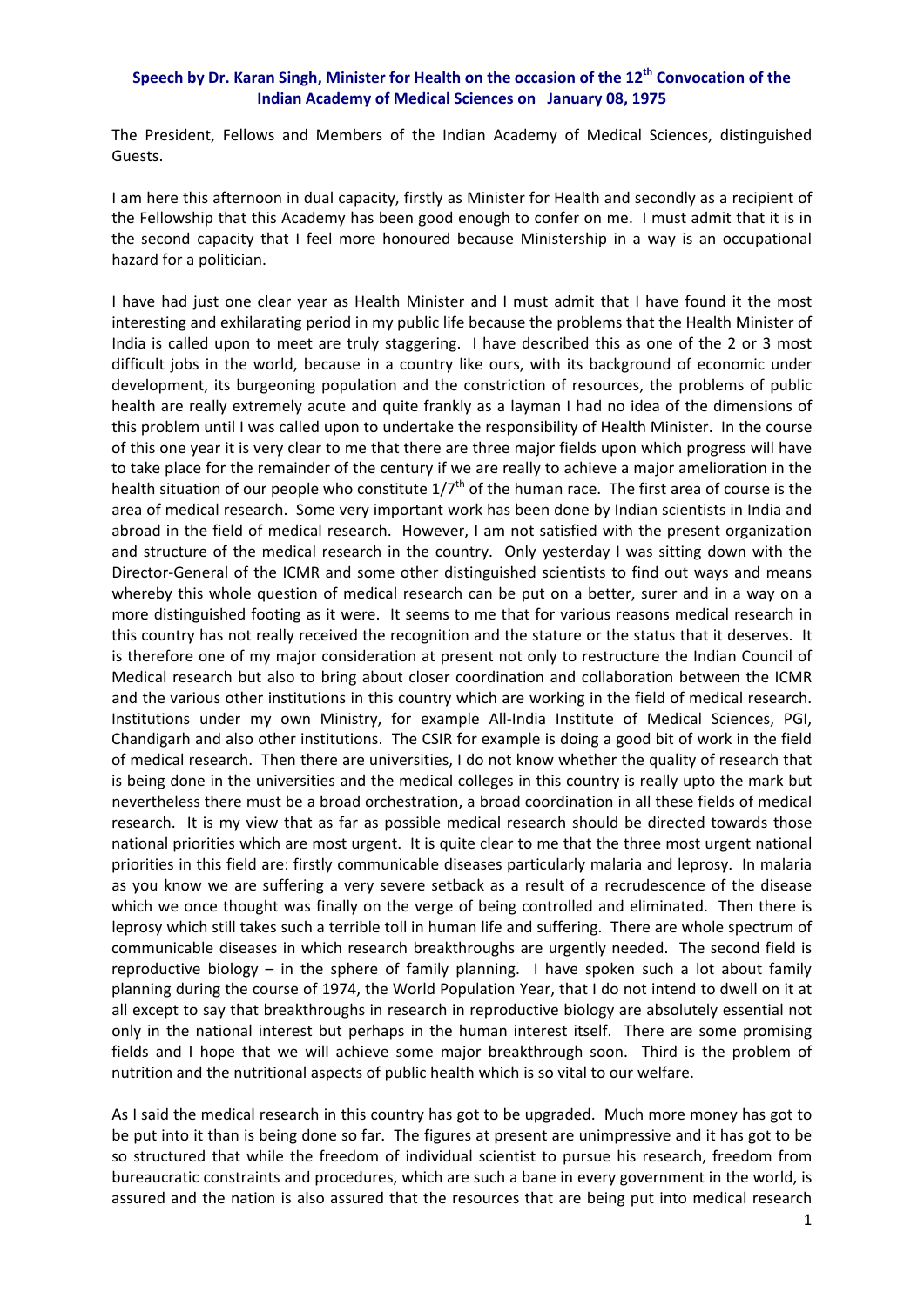are being used in those fields where a breakthrough is most important. Of course I hasten to add that the advance of pure research is also important, not only for the advancement of frontiers of human knowledge but also because solutions of some of our problems in science may not be possible only in applied field. Very often as all of you know it is something totally unexpected, something totally in other field which turns out to have the key of the breakthrough that we require, in the very mundane problem that we face. Therefore it is not my intention whatsoever in any way to discourage pure research and pure science but at the same time being a poor country we will have to lay down certain broad national priorities. So as I said the first sphere in which I feel a great deal is to be done is the whole question of medical research.

The second sphere is medical education. Here again there are two aspects. There is undergraduate education – the MBBS course where I think a certain restructuring is important. It is necessary to give a more deepening awareness of community health. It is necessary to inject some stream of the humanity of social sciences and psychology into the MBBS course and it is also necessary to make very much more creative use of the internship period than it is being done at present. For this, as you know for the undergraduate courses a group has been set up by me which is looking into the various possibilities. Broadly of course we turn out now as many as thousand MBBS doctors every month which is a very impressive figure and by and large I think our doctors are good doctors. They not only do good work in this country, they are also the backbone of the public health system of many of the most advanced countries in the world. I think we are producing good doctors but we certainly need to give the undergraduate course a certain new reorientation. Then there is the question to which the President of your Academy has referred. The whole problem of an All India examination. I am aware this is a very complex matter and I have in the last three to four months received a number of representations about it. The importance of All India examination is obviously there because the standard of the universities vary very considerably. However several questions arise. Firstly we do not want to denigrade or downgrade the universities. We do not want the universities to feel that their degrees in some way become the second grade degree as a result of creation of an all India degree. This is something with which we will have to carry the States with us, because ultimately health in our constitution is a State subject and the views of the universities will have to be given due consideration. There is also a question as to which body is best suited to organize these examinations.

Your Academy has put forward a very interesting and persuasive plea that we should grant statutory recognition to the examinations that you are at present holding. At the same time as Dr. Basu mentioned I have received a long request from the College of Surgeons saying that they should be allowed to run degree of their own and I have no doubt that similar request will come in from other specialist bodies. Now on the other hand whereas we have to carry the bulk of the specialists with us we have also got to be careful that we do not get into opposition in which an already complicated and somewhat confused academic picture is further confused. The whole idea of this exercise must be to try and bring about more order, as it were, more symmetry in this whole situation. So without in any way committing myself to either of these two views, I would like to say that, we, Government of India are very seriously considering both the suggestions that have been made to us. We will weigh all the arguments on either side and I am sure that in the course of 1975 we will come to what is a correct decision. It may or may not be fully acceptable to every body but we will certainly be more than fair in our judgment and we will try to do what is really in the broadest national interest.

The third aspect with which we are very deeply concerned – I have mentioned medical research, I have mentioned medical education – the third aspect of course is health care delivery system and this perhaps is still the weakest link in the total health structure in this country. I have myself returned very recently after a tour of Mountaineous area that I represent in Parliament and it is only when one is really out there in the biting cold in the villages of Himalayas that one realizes the total inadequacy of the whole medical health care system in the country. Living in big cities whatever complaint one may have here and there, generally I think citizens are in a happy position. Because they have at their disposal facilities that are as good as any in the more advanced countries. As far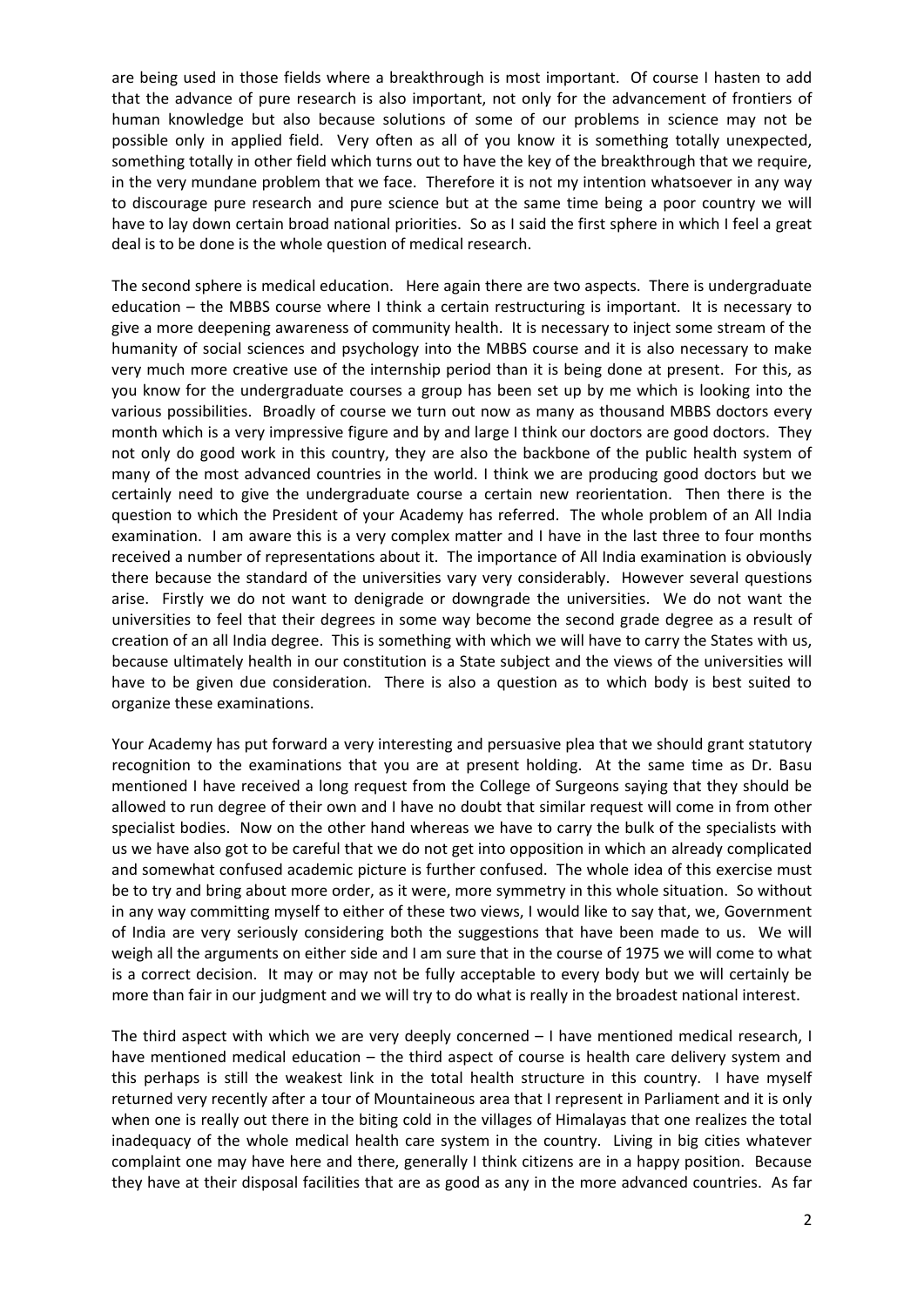as super‐specialties are concerned, as far as the skill of our surgeons and the competence of our physicians is concerned, I think they are second to no body. But the real problem comes in the rural areas where 80 per cent of our people live and it is there that through the Primary Health Centre and Sub‐Centre we have been trying to extend the health care delivery system. But I must say that the coverage is most inadequate and I think that while on the one hand we must continue to strengthen the network of the Primary Health Centres and Sub‐Centres, I do think that this is a field where some new creative thinking is required. It strikes me for example that if it is not possible for all the villagers to come into this Primary Health Centre to get treatment, is it not possible for us to envisage some structure, whereby we take essential medical service to the villages? This is broadly the idea that lies behind my setting up of a group which will look into the creation of a new para‐ medical cadre, a new cadre of para‐medical workers who will act as a link as it were between the MBBS and the Primary Health Centre and the village level workers and the villagers. Is it possible for example to envisage a worker of this nature who will go-out, not on motor ride transport because there are no roads in the villages to begin with and with the cost of petrol rising as it is any thing that is based upon a Jeep is almost certain to fall under the onslaught of the Finance Ministry. So I think that what we have to do is to envisage a total different kind of person who can go perhaps on a bicycle, who should have certain basic pharmacopeia, a basic kit of drugs which can be taken to the villagers so that at least basic services could be taken to the villagers instead of waiting for these poor people to walk miles and miles before they get to the nearest PHC. Is it possible for us to reorient our entire approach to the Medical Health Care delivery system in these terms because if we do not do this, I think it is going to be very many decades before we are going to be able to provide adequate service in our rural areas. So of the three major spheres of activities that I have mentioned – medical research; medical education and health‐care delivery system, it is the third that is really giving me as Health Minister the most cause for worry and concern. I hope 1975 will be the year in which the insight and the ideas that we have developed in the course of 1974 will be put into operation and we hope that we will be able to progress on all these fronts. Of course this will require a national commitment for the achievements of certain health goals. Quite frankly if the people of India want better health services they will have to pay for these better health services in one way or the other. You cannot continue to give a low priority to health in the national plan and at the same time expect that the services in this country are going to be substantially improved. This I think is a bitter fact which the Government of India, of which I am a member, will have to realize. There is no way, without going into the theory of Mantras which may be very effective in some cases, I am afraid there is no way in which you can produce health service without at least a basic input of money and therefore when the  $5<sup>th</sup>$  plan which is not still finalized, is in fact finalized, it is my hope that the provision for health and family planning will be somewhat more impressive than this has been in the previous plans and I can assure you as Health Minister, as the leader of the national health team, it will be my duty and my privilege to put up as stiff and as eloquent a fight as I can to get maximum resources for this sphere of activities. This distinguished Academy representing as it does some of the finest medical talent in India, I am sure can make a valuable contribution to the strengthening of the entire health system in the country.

There are certain problems which Dr. Basu had been discussing with me from time to time with regard to the financing of land so on. I do not think I need to go in detail except to say that I am aware of the valuable work that the Indian Academy of Medical Sciences has done since inception just over a decade ago and I can assure you of my close sympathetic consideration of the various problems you place before me. I have just been told incidentally that your next President is likely to be a woman. I think if I may say so, it is peculiarly appropriate because 1975 is International Women's Year and I think it will be a very good augury to have a distinguished and outstanding woman scientist as President of the Academy.

Finally Dr. Basu and friends, I perhaps might conclude with a few general views upon the human predicament as we enter the last quarter of the  $20<sup>th</sup>$  century. It is my view that this is likely to be a crucial and decisive phase in the long and tortuous history of the human race upon this planet. Events are moving now with such speed in the field of science and technology, in the field of human